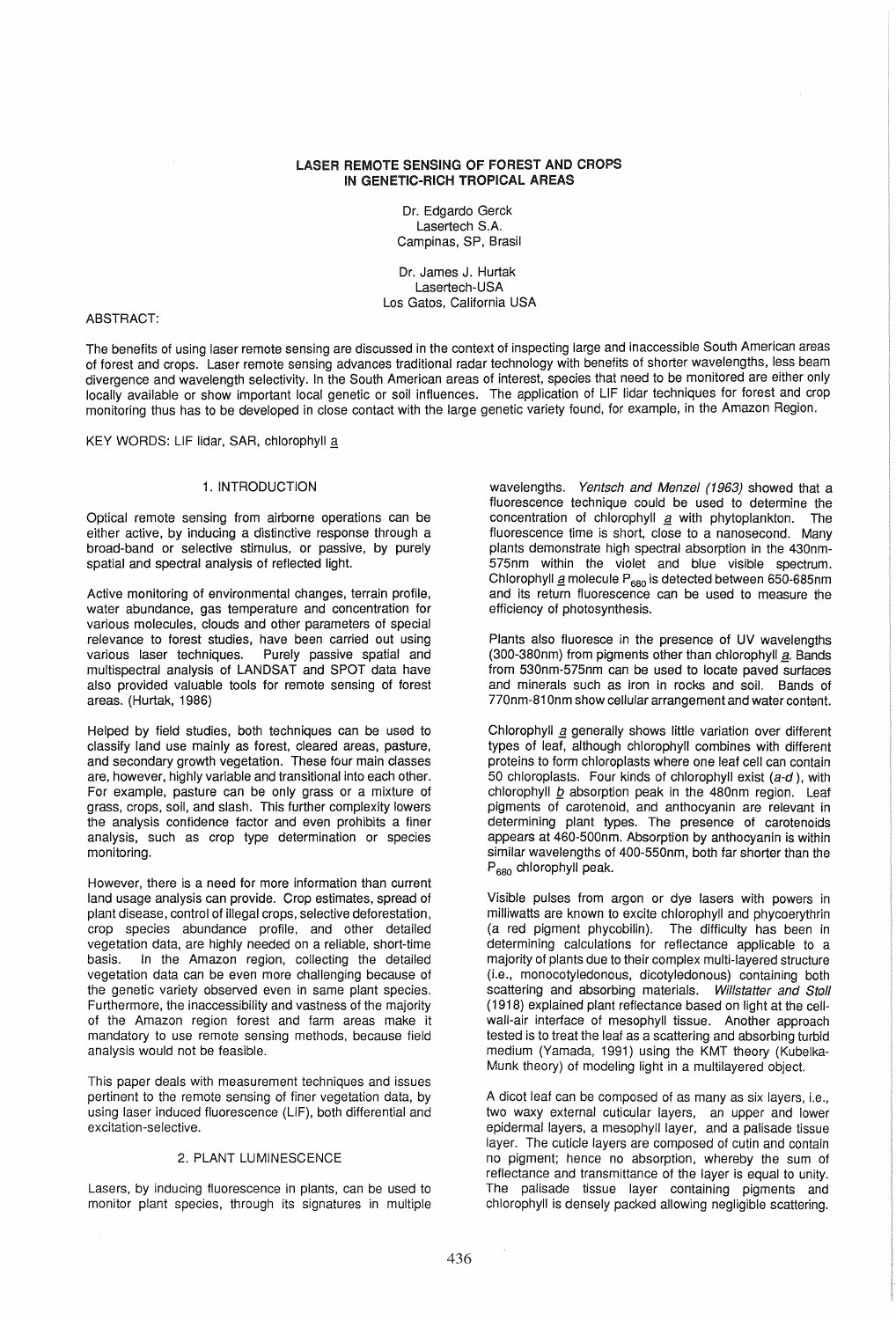The mesophyll layer contains the absorbing and scattering materials such as chlorophyll, other pigments, and cells that are uniformly distributed in them, according to their unique optical properties. Calculations are best gained from analysis of both the palisade and mesophyll layers.



#### Florescence Studies for Corn Crops (Monocot)

The monocots can be differentiated from dicots by virtue of having a higher fluorescence intensity at 440nm than the fluorescence intensity 675nm-740nm from the chlorophyll  $\underline{a}$ <br>molecule  $P_{\text{can}}$ . Present evident indicates that the Present evident indicates that the fluorescence in the 675nm-740nm range may also determine different plant types by the working of two different photosystems. In one photosystem, the chlorophyll a In one photosystem, the chlorophyll  $\overline{a}$ molecule  $P_{680}$  peaks as previously described. In the second photosystem, the chlorophyll  $g$  molecule  $P_{700}$  peaks which may not be a unique molecule but a dimer of two chlorophyll  $\overline{a}$  molecules in association with special proteins in the membrane. Both systems can occur within a plant simultaneously.

Analysis can be made thus by measuring reflectance and transmittance integrated over a hemisphere at each wavelength. For the chlorophyll  $\underline{a}$  molecule P<sub>680</sub> wavelength from  $\lambda_0$ (875nm) to  $\lambda_x$  (650nm) can be used. A minimum of three bands of close proximity best determines the scattering coefficient and the slope of the peak. This peak range eliminates the contribution from other kinds of scattering and absorbing materials within the leaf so one can calculate the chlorophyll content per unit area.

The results are aimed at confirming the spectral absorption coefficient of chlorophyll pigment with maximum peaks at  $\sim$ 440 and  $\sim$ 680nm, as well as the absorption coefficient of other pigments contained in a leaf.

According to Yamada, by selecting wavelengths with large absorption coefficients, one loses accuracy at large chlorophyll contents and gets accuracy at small chlorophyll contents. By using wavelengths with small absorption coefficients, one can achieve relatively lower accuracy over the whole range. Wide bandwidths usually reduce errors in the reflectance and transmittance measurements. However, they also reduce the linearity between absorption coefficient and pigment content, especially when measuring the slope of the peak. (Yamada, 1991)

#### 3. LASERS

Candidate lasers are the solid-state lasers such as the Nd:YAG (532nm-3µm) pulsed from 100 - 200 Hz proven effective for measuring chlorophyll a. Other possible laser wavelengths have been used, but for spaceborne lidar Nd:YAG currently offers the most developed technology. The 355nm is sufficiently short to be dominated by Rayleigh scattering. The 1064 nm wavelength is sufficiently long to be dominated by aerosol particle scattering in the lower troposphere, with poor noise properties from available APD detectors. The 532nm wavelength is suitable for both aerosol and molecular scattering having good detector characteristics.

Both flashlamp-excited or diode-array excited Nd lasers can be used, to provide the necessary S/N ratio. The lasers and accompanying equipment can be assembled as mobile land units or airborne devices. In the case of choice, as airborne devices whenever possible, the equipment can be flown by helicopter or plane and must be light-weight and sturdy.

In addition solid-state lasers, the TEA C02 laser at up to 11um can be operated at PRFs of up to 300-400Hz with pulse energies of a few hundred mJ.

## 4. LlDAR FOR AIRBORNE REMOTE SENSING

Monitoring of crops and environmental changes can be performed from airborne operations to provide large scale surveillance uses topographic lidar based on high S/N ratio. In studying soil or topography, each laser pulse can be used for a unique range measurement and waveform data.

Essential in airborne monitoring interpretation is aircraft pointing attitude data for range measurements, recovery of accurate surface elevation, and assignment of the elevation data to the correct Earth surface location. Laser altimeter signal strength depends on laser pulse power backscatter from the target surface and collected by the receiver telescope. Competing processes are optical background noise and detector noise. (Button, 1991)

For detecting soil, plant, and man-made surface features, the surface backscatter coefficient  $R<sub>1</sub>$  varies due to the surface type, but can be approximated by R<sub>1</sub>ground= $\rho/\pi$ , (Reagan, 1991) where  $\rho$  is the surface hemisphere or albedo with an albedo percentage value of 4-5% for wet soils and 30-40% for concrete structures. Trees and crops have a 15% albedo value for 532nm and 60% for 1064nm wavelengths. Using two or three beam pulses, the beams can be transmitted simultaneously and then detected in order to derive backscatter profiles at these wavelengths.

## 5. DIFFERENTIAL-SAR DETECTION TECHNIQUE

During one measuring event, the plant species is selectively excited by a narrow-band laser emission and fluoresces. The intensity dependent fluorescence band and the fluorescence decay time must be measured.

Because of the relative movement between source and target and because of the non-specular nature of the fluorescence, if the fluorescence radiation is collected by a line detector then the total yield is very low.

Also, if the detection method does not compensate for wind, moisture, background fluorescence from unwanted species, angle of absorption, etc., then the measurement is masked by important calibration factors that are time-varying and weather dependent.

The LlF method being reported in this paper, proposes to solve both problems by a combination of Synthetic-Aperture Radar (SAR) signal processing with differential fluorescence measurement.